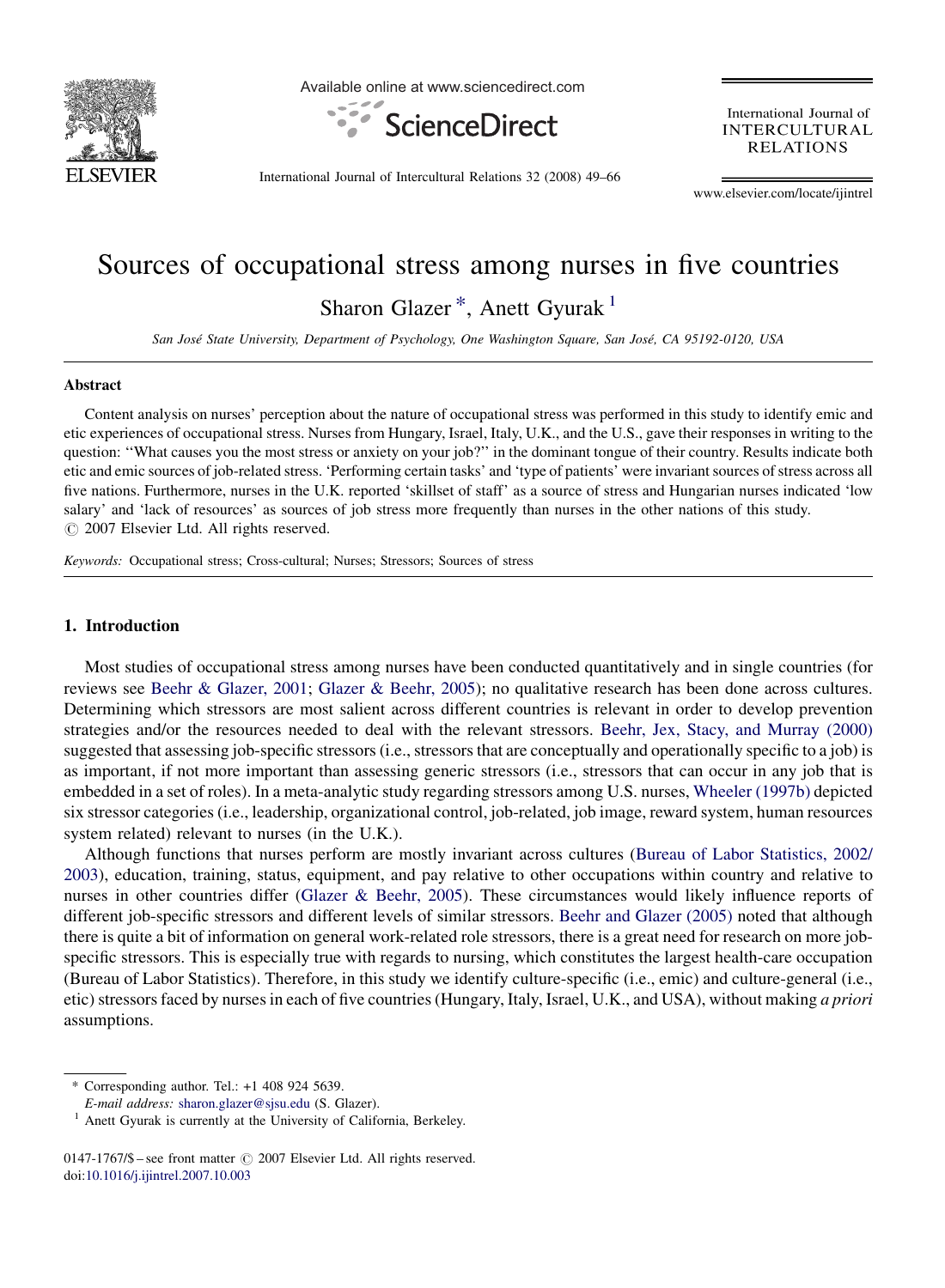### 1.1. Qualitative research on occupational stress

Numerous problems are associated with quantitative survey methodology (the dominant type of data reported; [Wheeler, 1997b, 1998a](#page--1-0)), including generic use of the word 'stress,' assessment of generic stressors, researcherimposed notions of relevant stressors and strains [\(Jex, Beehr, & Roberts, 1992](#page--1-0)), and little cross-cultural validation [\(Glazer, 2002\)](#page--1-0). First, as [Jex et al. \(1992\)](#page--1-0) found, many scholars have erroneously used the generic word 'stress' to capture either stressors, strains, or both, however empirically they found that in the general population the word stress is most strongly associated with strains and anxiety. Hence, the meaning of stress to survey respondents is most likely what some occupational stress models define as strains, even though the researchers might have intended 'stress' to reflect stimuli or stressors. This confusion is so pervasive that it is practically impossible to compare research studies that stem from different interpretations of occupational stress [\(Jex et al., 1992; Wheeler, 1998b\)](#page--1-0).

The problem concerning the definition of stress is compounded when traversing national boundaries. For example, [Glazer \(1999\)](#page--1-0) noted that translating 'stress' into Hebrew could result in two words that, back-translated into English, would mean ''pressure'' (or stressors) or ''strains/anxiety.'' This point relates back to the need for more research that clarifies causes of stress without researchers imposing the meaning for respondents. In this article, work-related stressors are defined as markers of the work itself, including aspects of the work environment (physical stressors, e.g., noise or heat), psychosocial environment (e.g., relations with co-workers and managers) or the job role (e.g., role ambiguity, and role conflict). Strains are conceptualized here as consequences of stressors that are appraised ([Lazarus](#page--1-0) [& Folkman, 1984\)](#page--1-0) as negative and something that exceeds or taxes the individual's coping resources (e.g., [Jex &](#page--1-0) [Beehr, 1991](#page--1-0)). Strains can be physiological (e.g., elevated cortisol level, increased heart rate, blood pressure, cardiovascular symptoms, and back pain), psychological (e.g., depression, anxiety, and burnout), and/or behavioral (e.g., work place violence, and turnover) [\(Beehr & Glazer, 2005\)](#page--1-0). Strains can also become stressors if they are perceived to be taxing one's coping resources ([Semmer, McGrath, & Beehr, 2005](#page--1-0)).

Second, cross-cultural quantitative stress research has demonstrated differences in mean scores on stressors (e.g., [Johns & Xie, 1998;](#page--1-0) [Miller et al., 2000](#page--1-0); [Schaufeli & Janczur, 1994;](#page--1-0) [Spector, Cooper, & Aguilar-Vafaie, 2002;](#page--1-0) [Spector](#page--1-0) [et al., 2004\)](#page--1-0). These studies further indicate that cross-cultural differences lie in the frequency at which aspects of the job are reported as stressful by incumbents in a particular nation ([Lu, Tseng, & Cooper, 1999;](#page--1-0) [Siu & Cooper, 1997;](#page--1-0) [Wong, Chen, Yu, Lin, & Cooper, 2002\)](#page--1-0). Frequency of reported stressors across cultures might be due to the political and institutional settings in which these organizations are embedded [\(Glazer & Beehr, 2005](#page--1-0)), which are impacted by government rules and policymaking [\(Hofstede, 1984\)](#page--1-0). Therefore, it is important to consider the frequency at which stressors are mentioned within each culture. The frequency of mention could be indicative of its salience, however the majority of quantitative studies used an a priori set of stressors from which respondents chose. In order to uncover job relevant and truly salient stressors it is, therefore, important that respondents freely answer about the causes of their stress ([Cooper, Dewe, & O'Driscoll, 2001](#page--1-0)). After all, only the job incumbent really knows what stressors are most causal of her<sup>2</sup> 'stress or anxiety.' The need for exploratory research that does not impose an *a priori* list of stressors is further warranted by a recent trend in studying stress across cultures (e.g., [Baba, Galperin, & Lituchy, 1999;](#page--1-0) [Glazer &](#page--1-0) [Beehr, 2005](#page--1-0)). From a cross-cultural perspective, stress is likely a universal phenomenon, however what causes stress or anxiety among nurses in different cultures is still inconclusive [\(Glazer, 2002\)](#page--1-0).

## 1.2. Solution for cross-cultural stress research

In this study, we content analyze reports of occupational stress among hospital nurses in five countries (Hungary, Israel, Italy, U.K., and USA). Free write-in responses to one open-ended question, ''what causes you stress or anxiety'' are analyzed. Although this procedure for a qualitative study is somewhat unorthodox, we argue that 'what is stress' to each individual has an almost automatic-like visceral response. It does not take very long to determine what causes one's own stress or anxiety and therefore respondents are likely able to recount job stressors and strains without indepth interview. Furthermore, which stressors lead to strains is different for each individual in different circumstances [\(Semmer et al., 2005\)](#page--1-0); however, consistency of stressor-reports in various cultural contexts would suggest a

 $2$  The singular pronoun and possessive for a nurse will be in the feminine form of 'she' or 'her'' because 90.2% of the nurses in the present study are female.